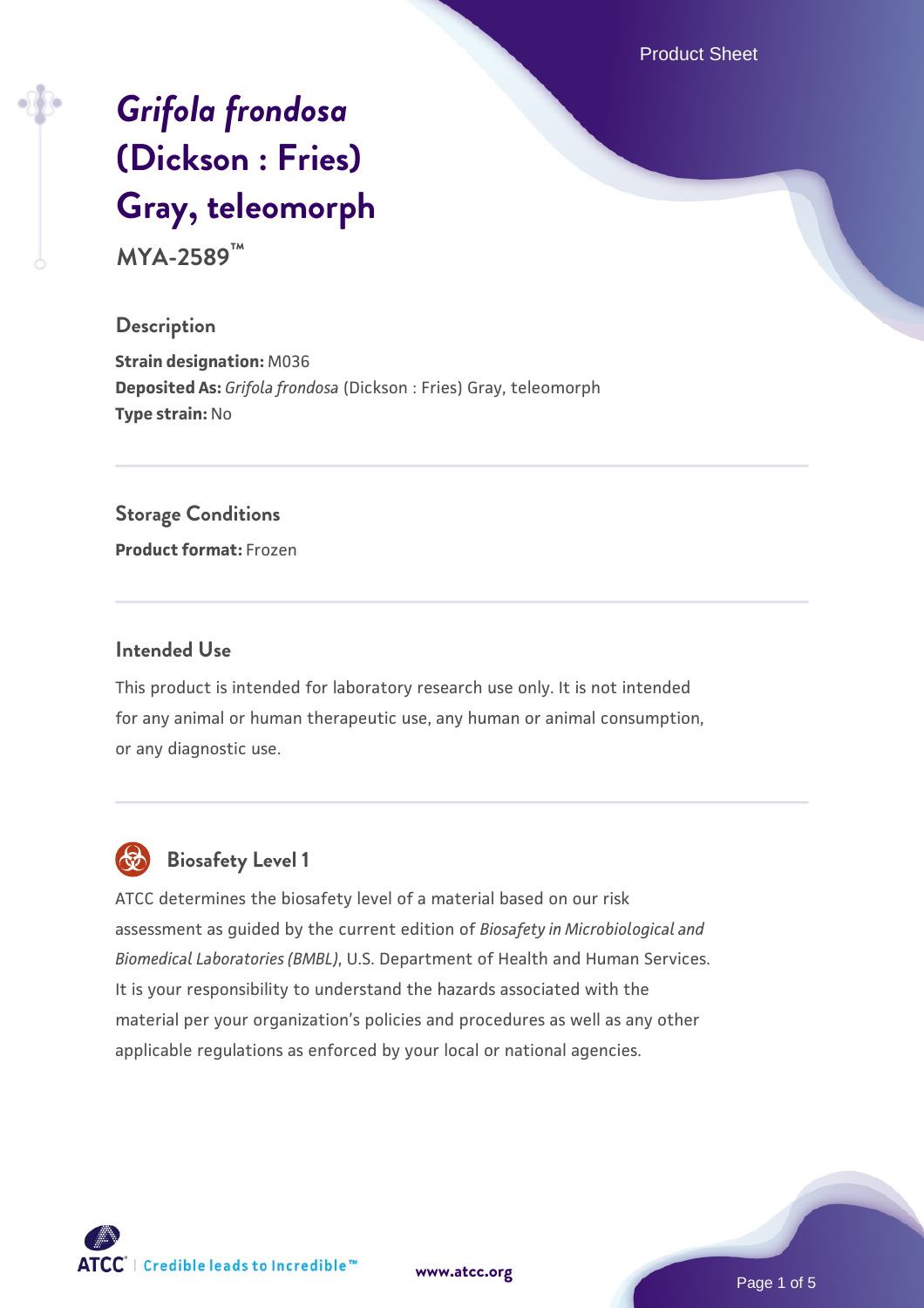ATCC highly recommends that appropriate personal protective equipment is always used when handling vials. For cultures that require storage in liquid nitrogen, it is important to note that some vials may leak when submersed in liquid nitrogen and will slowly fill with liquid nitrogen. Upon thawing, the conversion of the liquid nitrogen back to its gas phase may result in the vial exploding or blowing off its cap with dangerous force creating flying debris. Unless necessary, ATCC recommends that these cultures be stored in the vapor phase of liquid nitrogen rather than submersed in liquid nitrogen.

# **Certificate of Analysis**

For batch-specific test results, refer to the applicable certificate of analysis that can be found at www.atcc.org.

# **Growth Conditions**

**Medium:**  [ATCC Medium 336: Potato dextrose agar \(PDA\)](https://www.atcc.org/-/media/product-assets/documents/microbial-media-formulations/3/3/6/atcc-medium-336.pdf?rev=d9160ad44d934cd8b65175461abbf3b9) **Temperature:** 25°C

# **Handling Procedures**

 Frozen ampules packed in dry ice should either be thawed immediately or stored in liquid nitrogen vapor. If liquid nitrogen storage facilities are not available, frozen ampules may be stored at or below -70°C for approximately one week. **Do not under any circumstance store frozen ampules at refrigerator freezer temperatures (generally -20°C).** Storage of frozen material at this temperature may result in the death of the culture.



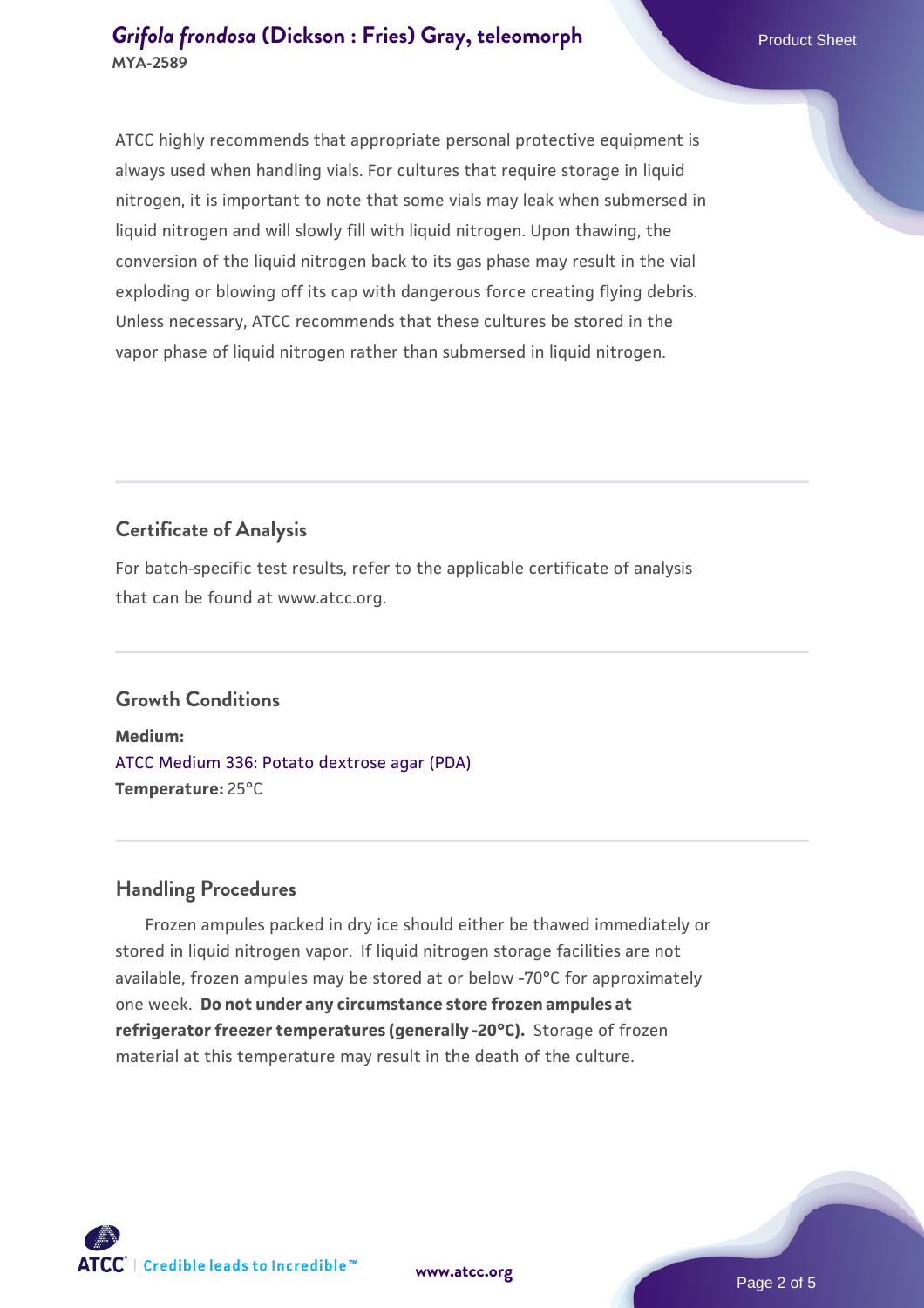1. To thaw a frozen ampule, place in a **30°C** water bath, until just thawed ( **approximately 4 minutes**). Immerse the ampule just enough to cover the frozen material. Do not agitate the ampule.

2. Immediately after thawing, aseptically transfer the contents of the vial onto appropriate solid or liquid medium.

3. Incubate cultures at recommended temperature.

#### **Material Citation**

If use of this material results in a scientific publication, please cite the material in the following manner: *Grifola frondosa* (Dickson : Fries) Gray, teleomorph (ATCC MYA-2589)

#### **References**

References and other information relating to this material are available at www.atcc.org.

#### **Warranty**

The product is provided 'AS IS' and the viability of ATCC® products is warranted for 30 days from the date of shipment, provided that the customer has stored and handled the product according to the information included on the product information sheet, website, and Certificate of Analysis. For living cultures, ATCC lists the media formulation and reagents that have been found to be effective for the product. While other unspecified media and reagents may also produce satisfactory results, a change in the ATCC and/or depositor-recommended protocols may affect the recovery, growth, and/or function of the product. If an alternative medium formulation or reagent is used, the ATCC warranty for viability is no longer



**[www.atcc.org](http://www.atcc.org)**

Page 3 of 5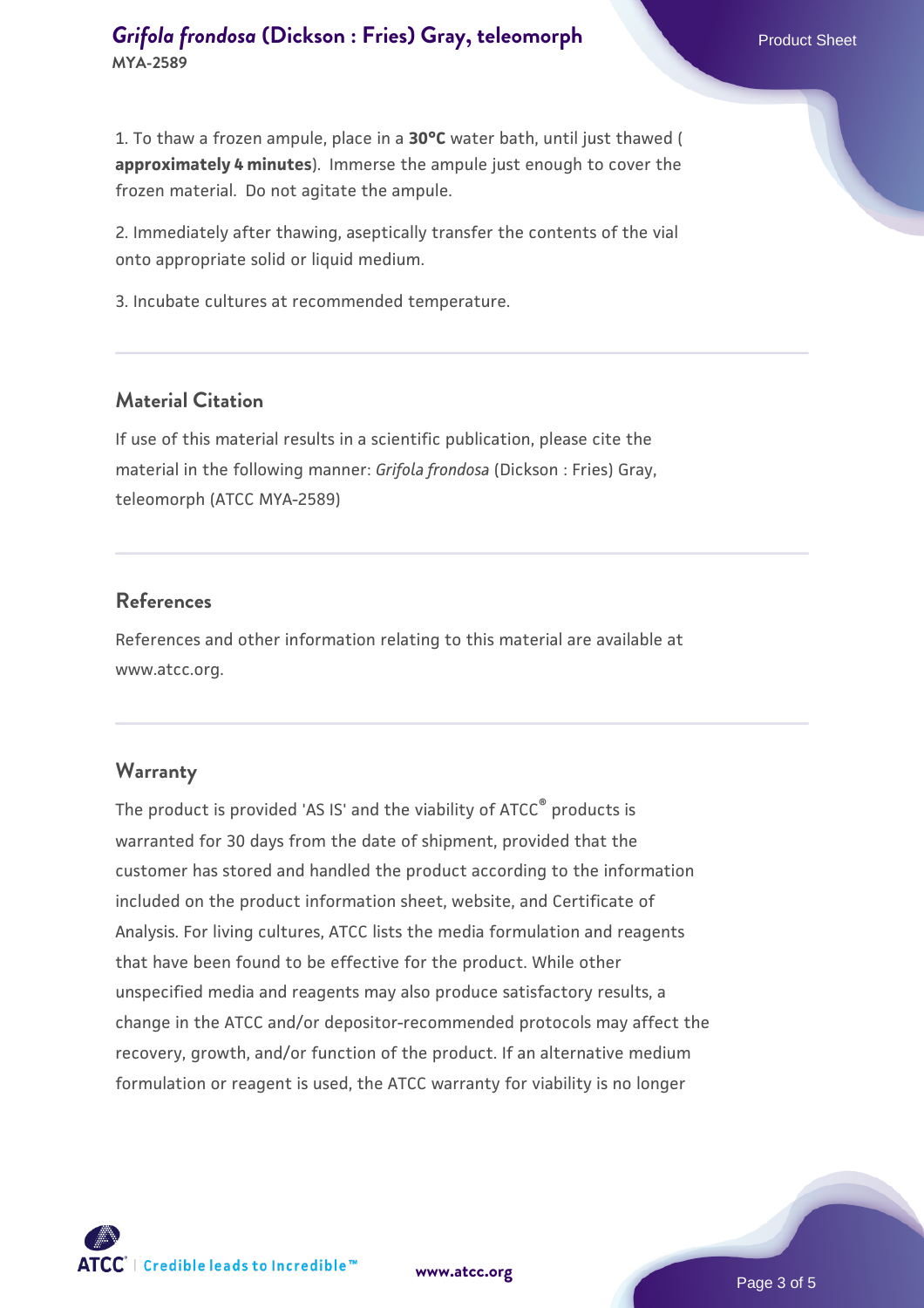valid. Except as expressly set forth herein, no other warranties of any kind are provided, express or implied, including, but not limited to, any implied warranties of merchantability, fitness for a particular purpose, manufacture according to cGMP standards, typicality, safety, accuracy, and/or noninfringement.

#### **Disclaimers**

This product is intended for laboratory research use only. It is not intended for any animal or human therapeutic use, any human or animal consumption, or any diagnostic use. Any proposed commercial use is prohibited without a license from ATCC.

While ATCC uses reasonable efforts to include accurate and up-to-date information on this product sheet, ATCC makes no warranties or representations as to its accuracy. Citations from scientific literature and patents are provided for informational purposes only. ATCC does not warrant that such information has been confirmed to be accurate or complete and the customer bears the sole responsibility of confirming the accuracy and completeness of any such information.

This product is sent on the condition that the customer is responsible for and assumes all risk and responsibility in connection with the receipt, handling, storage, disposal, and use of the ATCC product including without limitation taking all appropriate safety and handling precautions to minimize health or environmental risk. As a condition of receiving the material, the customer agrees that any activity undertaken with the ATCC product and any progeny or modifications will be conducted in compliance with all applicable laws, regulations, and guidelines. This product is provided 'AS IS' with no representations or warranties whatsoever except as expressly set forth herein and in no event shall ATCC, its parents, subsidiaries, directors, officers, agents, employees, assigns, successors, and affiliates be liable for indirect, special, incidental, or consequential damages of any kind in connection with or arising out of the customer's use of the product. While reasonable effort is made to ensure authenticity and reliability of materials on deposit, ATCC is not liable for damages arising from the misidentification or

**[www.atcc.org](http://www.atcc.org)**